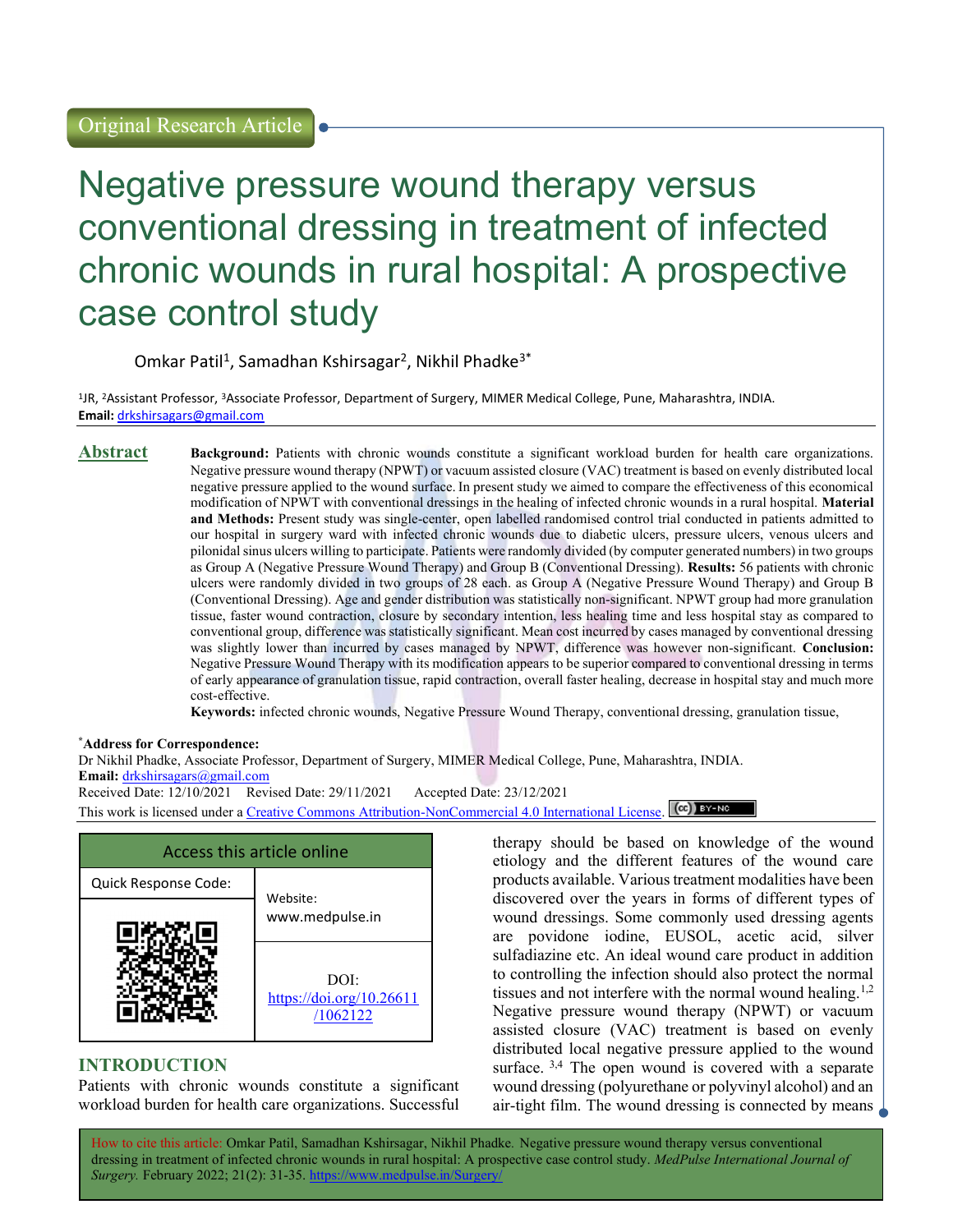of a set of suction tubes to a control unit by which the primary negative pressure on the surface of the wound can be adjusted.<sup>5</sup> The cost of the therapy by using branded NPWT appliances is approximately Rupees. 3000/- for 48 -72 hours session which is very high, especially for patient requiring multiple sessions. In present study, we thus used an economical modification of NPWT (by using simple sofa foam, sterile plastic drape, Ryle's tube and central suction) amounting approximately Rupees 300-350/- for one session. In present study we aimed to compare the effectiveness of this economical modification of NPWT with conventional dressings in the healing of infected chronic wounds in a rural hospital.

### MATERIAL AND METHODS

Present study was single-center, open labelled randomised control trial conducted in the department of Surgery of a tertiary care Hospital. Study duration was of 18 months (November 2018 – May 2020). Study was approved by institutional ethical committee. Patients admitted to our hospital in surgery ward with infected chronic wounds due to diabetic ulcers, pressure ulcers, venous ulcers and pilonidal sinus ulcers willing to participate, were considered for study. A detailed history, clinical examination and relevant investigations were performed in all patients. The Index ulcer was defined as the ulcer with the largest area and duration of at least three months at the time of inclusion. Size of the Index ulcer was determined by volume of the wound i.e., by multiplying greatest length with greatest width and depth. Study was explained to patients and a written informed consent was taken for participation and follow-up. Patients were randomly divided (by computer generated numbers) in two groups as Group A (Negative Pressure Wound Therapy) and Group B (Conventional Dressing). Wounds of all the patients included in the study underwent sharp surgical debridement initially and during subsequent dressing change to remove necrotic tissue and slough. After debridement in the emergency operation theatre, a foambased dressing was applied over the wounds of the study

group patients under all aseptic conditions. In Group A patients, dressing was covered with an adhesive drape to create an airtight seal. An evacuation tube embedded in the foam was connected to a vacuum and sub-atmospheric (negative) pressure was applied within a range of 80–125 mmHg on a continuous basis for 5 days. Group-B received once daily saline soaked gauze dressing. Oral analgesics were administered to all of the patients at the time of changing the dressing. Standard antibiotic regimens were administered to all patients, which consisted of broadspectrum antibiotics initially and later guided by the culture sensitivity reports. Ulcers were treated until the wound was closed spontaneously, surgically or until completion of the 3 weeks period, whichever was earlier. Blood glucose levels were monitored strictly during treatment and controlled by appropriate doses of insulin. Treatment outcome was assessed (at week 1, 2 and 3) in terms of appearance of granulation tissue, wound contraction achieved by week, wound surface area, days of hospitalization and cost of procedure. Data was collected and compiled using Microsoft Excel, analysed using SPSS 23.0 version. Frequency, percentage, means and standard deviations (SD) was calculated for the continuous variables, while ratios and proportions were calculated for the categorical variables. Difference of proportions between qualitative variables were tested using chi- square test or Fisher exact test as applicable. P value less than 0.5 was considered as statistically significant.

# RESULTS

56 patients with chronic ulcers were randomly divided in two groups of 28 each as Group A (Negative Pressure Wound Therapy) and Group B (Conventional Dressing). Mean age of study subjects was 52.8 and 53.6 years in Conventional and NPWT group respectively. The difference was statistically non-significant (p-1.0). Male Preponderance was observed in both groups (64.3% in Conventional and 57.1% in NPWT group respectively). The difference was statistically non-significant (p-0.78).

| Table 1: Age and gender distribution |                       |                               |                  |  |
|--------------------------------------|-----------------------|-------------------------------|------------------|--|
| <b>Characteristic</b>                | <b>Group A (NWPT)</b> | <b>Group B (Conventional)</b> | <b>Total</b>     |  |
| Age (in years)                       |                       |                               |                  |  |
| $\leq 50$                            | 18 (64.3 %)           | 18 (64.3 %)                   | 36 (64.3 %)      |  |
| >50                                  | 10 (35.7 %)           | 10 (35.7 %)                   | 20 (35.7 %)      |  |
| Mean                                 | $53.61 \pm 11.9$      | $52.8 \pm 12.1$               | $53.38 \pm 12.3$ |  |
| Gender                               |                       |                               |                  |  |
| Female                               | 12 (42.9 %)           | 10 (35.7 %)                   | 22 (39.3 %)      |  |
| Male                                 | 16 (57.1%)            | 18 (64.3 %)                   | 34 (60.7%)       |  |

Most common type of chronic ulcer observed in present study was diabetic ulcer (69.6%) followed by venous ulcers (19.6%) and pressure ulcers (10.7%). No difference was seen in the study groups on the basis of type of ulcer (p-0.59).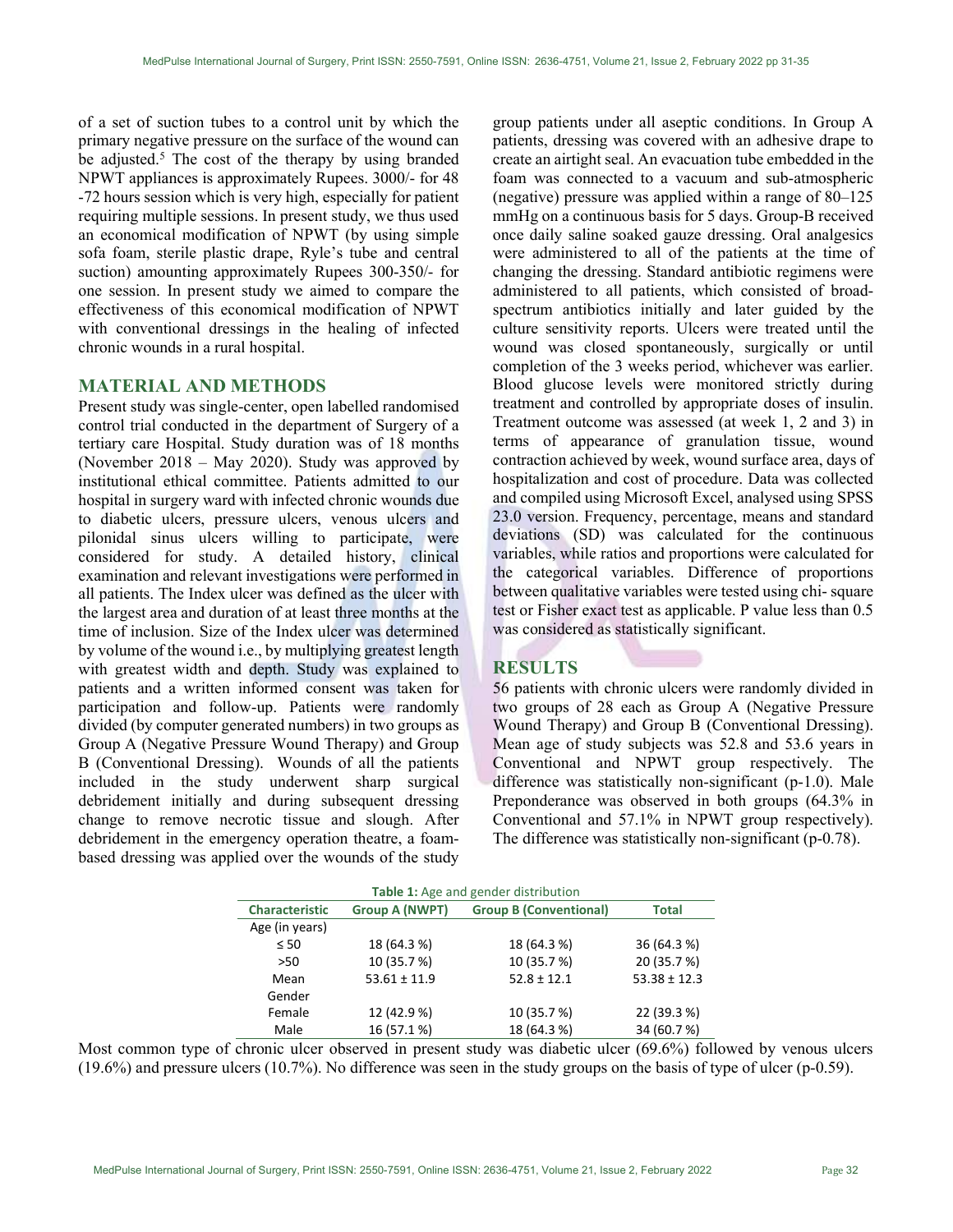| <b>Table 2: Type of ulcer</b> |              |            |             |  |
|-------------------------------|--------------|------------|-------------|--|
| <b>Type of ulcer</b>          | <b>Total</b> |            |             |  |
| Diabetic ulcer                | 18 (64.3 %)  | 21 (75 %)  | 39 (69.6 %) |  |
| Pressure ulcer                | 3(10.7%)     | 3(10.7%)   | 6(10.7%)    |  |
| Venous ulcer                  | 7(25%)       | 4 (14.3 %) | 11 (19.6 %) |  |

At the end of 1 and 2 weeks, 53.6% and 96.4% cases of NPWT group had granulation tissue as compared to only 21.4% and 64.3% cases in conventional group. The difference was statistically significant ( $p<0.01$ ). By the end of 3 weeks, 96.4% of the cases in NPWT group had granulation tissue as compared to 89.3% cases in conventional group (p-0.61).

| <b>Table 3:</b> Granulation tissue appearance |                |                               |             |               |
|-----------------------------------------------|----------------|-------------------------------|-------------|---------------|
| <b>Granulation tissue appearance</b>          | Group A (NWPT) | <b>Group B (Conventional)</b> | Total       | p-value       |
| Week 1                                        | 15 (53.6 %)    | 6(21.4%)                      | 21 (37.5 %) | ${}_{< 0.01}$ |
| Week 2                                        | 27 (96.4 %)    | 18 (64.3 %)                   | 45 (80.4 %) | ${}_{< 0.01}$ |
| Week 3                                        | 27 (96.4 %)    | 25 (89.3 %)                   | 52 (92.9 %) | 0.61          |

The wound contraction rate was significantly faster with NPWT therapy. The difference in the rate of wound contraction was apparent since 1<sup>st</sup> week. By week 3, mean percentage of wound contraction was 90.9% in NPWT therapy as compared to 74.54% in conventional group patients. The difference was statistically significant ( $p<0.05$ ).

| Table 4: Wound contraction rate |                       |                               |         |
|---------------------------------|-----------------------|-------------------------------|---------|
| Wound contraction (%)           | <b>Group A (NWPT)</b> | <b>Group B (Conventional)</b> | p-value |
| Week 1                          | $58.76 \pm 18.12$     | $46.57 \pm 20.21$             | < 0.05  |
| Week 2                          | $77.69 \pm 16.83$     | $61.34 \pm 19.12$             | < 0.05  |
| Week 3                          | $90.90 \pm 14.41$     | 74.54 ± 17.94                 | < 0.05  |

Decrease in wound dimensions was significantly faster in NPWT group patients as compared to conventional group. The difference was statistically significant from week  $2 (p<0.05)$ .

**Allia** 

| <b>Table 5: Wound contraction rate</b> |                       |                               |         |  |  |
|----------------------------------------|-----------------------|-------------------------------|---------|--|--|
| Wound surface area (cm <sup>2</sup> )  | <b>Group A (NWPT)</b> | <b>Group B (Conventional)</b> | p-value |  |  |
| After debridement                      | $141.92 \pm 18.12$    | $142.57 \pm 20.21$            | 0.79    |  |  |
| Week 1                                 | $84.52 \pm 18.12$     | $116.54 \pm 20.21$            | 0.33    |  |  |
| Week 2                                 | $51.72 \pm 16.83$     | $74.35 \pm 19.12$             | < 0.05  |  |  |
| Week 3                                 | $24.37 \pm 14.41$     | $42.21 \pm 17.94$             | < 0.05  |  |  |

Closure by secondary intention was achieved in 85.7% and 71.4% patients of NPWT and Conventional group while skin grafting was required in 14.3% cases of NPWT group as compared to 28.6% cases in conventional group respectively  $(p<0.05)$ .

| Table 6: Wound closure |                       |                               |              |               |
|------------------------|-----------------------|-------------------------------|--------------|---------------|
| <b>Wound closure</b>   | <b>Group A (NWPT)</b> | <b>Group B (Conventional)</b> | <b>Total</b> | p-value       |
|                        |                       |                               |              |               |
| Secondary intension    | 20 (71.4 %)           | 24 (85.7 %)                   | 46 (82.1 %)  | ${}_{< 0.01}$ |
| <b>STSG</b>            | 8(29.6%)              | 4 (14.3 %)                    | 10 (17.9 %)  | ${}_{< 0.01}$ |
| $\sim$                 | .                     | ----------                    |              |               |

Mean healing time in days was significantly less in cases managed by NPWT compared to conventional group (7.33 versus 12.12 days; p<0.01). Mean hospital stay was significantly more in cases managed by conventional dressing as compared to NPWT (17.23 versus 11.13 days; p<0.05). Mean cost incurred by cases managed by conventional dressing was slightly lower than incurred by cases managed by NPWT (Rs 920/- Vs 1140/-; p-0.12). The difference was however non-significant.

| <b>Table 7: Other characteristics</b> |                  |                  |             |  |
|---------------------------------------|------------------|------------------|-------------|--|
| <b>Characteristics</b>                | p-value          |                  |             |  |
| Healing time (days)                   | $7.33 \pm 2.02$  | $12.12 \pm 4.54$ | ${}_{0.01}$ |  |
| Hospital stay (days)                  | $11.13 \pm 4.32$ | $17.23 \pm 5.34$ | < 0.05      |  |
| Cost (rupees)                         | $1140 + 191.2$   | $920 \pm 115.4$  | 0.12        |  |

# DISCUSSION

Negative Pressure Wound Therapy (NPWT) has been advocated as a novel method in the healing of chronic ulcers by stimulating the chronic wound environment in such a way that it reduces bacterial burden and chronic interstitial wound fluid, increases vascularity and cytokine expression and to an extent mechanically exploiting the viscoelasticity of periwound tissues.6,7 One concerned with the branded VAC appliances used for NPWT was their cost. As most of our patients are from poor socio-economic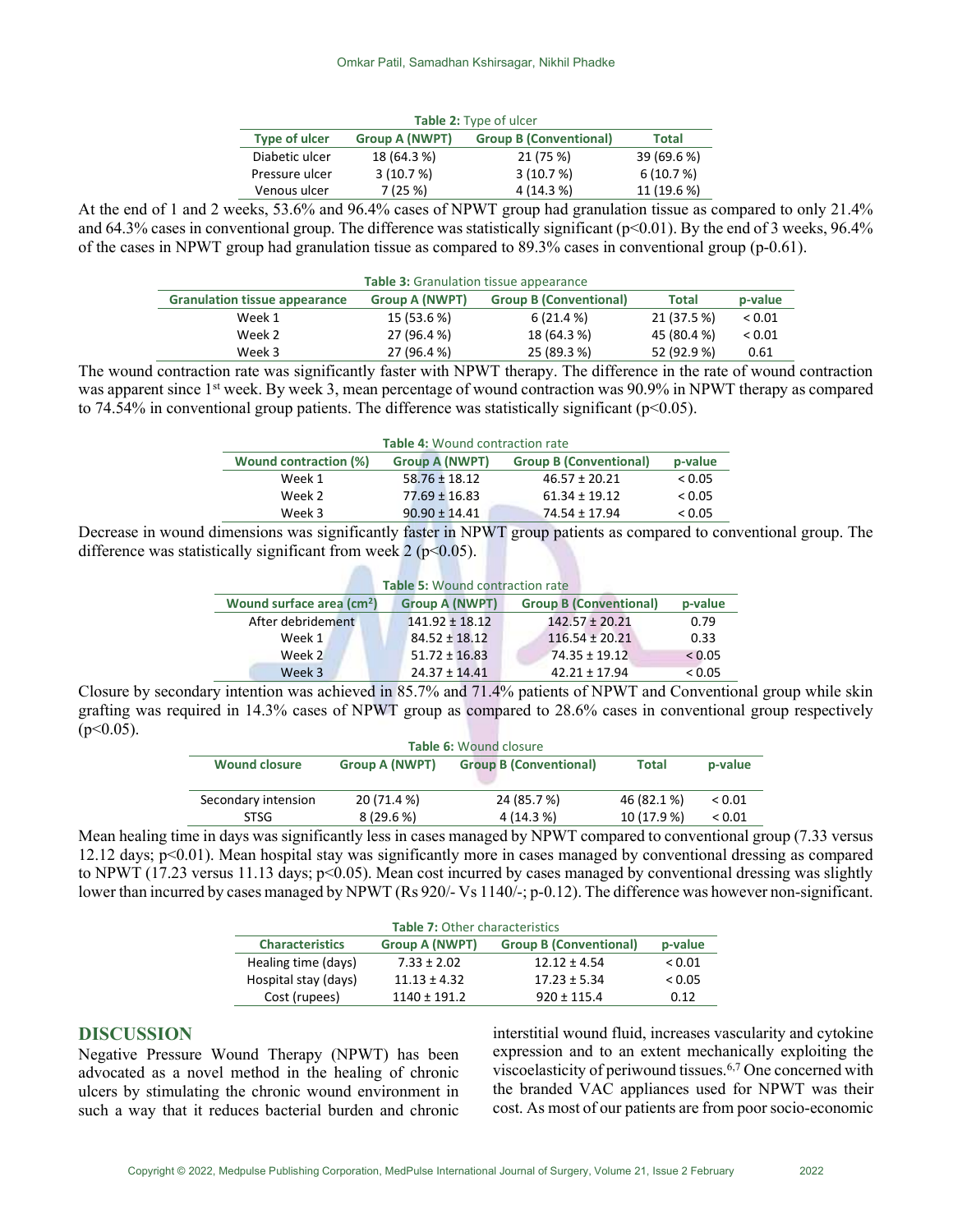background, financial viability of the VAC is an issue. Hence, we planned to use an economical modification for NPWT for the treatment of chronic ulcers and compare its results with conventional dressing. Mean age of study subjects was 52.8 and 53.6 years in Conventional and NPWT group respectively. The incidence being higher age group can be well explained by fact that most of the chronic ulcers are diabetic ulcers, which is a complication of diabetes mellitus. Complications of diabetes increase with age. Also diabetes is disease of mostly elderly. Similar finding of highest incidence of diabetic ulcers being in age group of 45 to 64 years in the national health department survey (N.H.D.S) at USA.<sup>8</sup> In another similar study by Lone AM et al.,<sup>6</sup> mean age in NPWT group was 53.79 years and in Conventional group was 54.57 years. Male Preponderance was observed in both groups (64.3% in Conventional and 57.1% in NPWT group respectively). This was similar to that observed in review of literature by Rieber et al.,<sup>9</sup> India being a male dominated country and lack of medical care given to females may also be a contributing factor. In a study by Lone AM et al.,<sup>6</sup> women constituted approximately one third and men around two third of study participant in a NPWT and Conventional group. Application of negative pressure over the wound bed allows the arterioles to dilate, increasing the effectiveness of local circulation, promoting angiogenesis, which assists in the proliferation of granulation tissue.<sup>10</sup> We observed that patients on NPWT therapy had early appearance of granulation tissue as compared to patients treated by Conventional dressing  $(p<0.05)$ . The wound contraction rate was also significantly faster with NPWT therapy Mean healing time in days was significantly less in cases managed by NPWT compared to conventional group(7.33 versus 12.12 days;  $p<0.01$ ). In a study by Lone AM *et al.*,<sup>6</sup> granulation tissue appeared in 26 (92.85%) patients by the end of Week 2 in NPWT group in contrast to 15 (53.57%) patients by that time in conventional group. Armstrong and Lavery<sup>11</sup> also observed that the use of negative pressure therapy resulted in an increased rate of granulation tissue formation and a higher proportion of healed wounds compared to saline gauze dressings. Eginton MT *et al.*,<sup>12</sup> compared the rate of wound healing with the NPWT to conventional moist dressings in the treatment of large diabetic foot wounds. NPWT dressings decreased the wound volume and depth significantly more than moist gauze dressings (59% vs. 0% and 49% vs. 8%, respectively). The study concluded that Negative-pressure wound treatment may accelerate closure of large foot wounds in the diabetic patient. In a study by Moues CM et  $al.$ <sup>13</sup> patients were included (NPWT vacuum n = 29, conventional  $n = 25$ ). The authors observed that wound surface area reduced significantly faster with NPWT vacuum therapy. Vuerstaek et al.,<sup>14</sup> noted that patients in the NPWT group healed faster (29 days x 45 days,  $p<0.01$ ), also reaching more quickly the time of wound bed preparation (7 days x 17 days,  $p<0.01$ ) [80]. Egemen *et* al.,<sup>15</sup> applied NPWT in 20 patients with venous ulcers and found a rapid preparation of the bed, as well as an optimization of the subsequent integration of the skin graft. Ford et al.,<sup>16</sup> noted mean percentage reduction in ulcer volume was higher in the NPWT group (51.8% vs. 42.1%, p=0.46), NPT promotes healing and neo-vascularisation. Ashby et  $al$ ,<sup>17</sup> noted superior benefits of NPWT in comparison with moist dressing in regards to rapid development of granulation tissue and wound contraction. In present study, mean hospital stay was significantly more in cases managed by conventional dressing as compared to NPWT (17.23 versus 11.13 days;  $p<0.05$ ). The decreased stay can be attributed to rapid healing and wound contraction rate in cases of NPWT therapy, which allowed an earlier reconstruction and reduced the days of hospitalization. Similar findings were noted by Moues CM et al.,<sup>13</sup> Petzina et al.,<sup>18</sup> Assenza et al.,<sup>19</sup> Closure by secondary intention was achieved in 85.7% and 71.4% patients of NPWT and Conventional group while skin grafting was required in 14.3% cases of NPWT group as compared to 28.6% cases in conventional group respectively ( $p<0.05$ ). In the study by Lone AM *et al.*,<sup>6</sup> most of the cases required skin grafting owing to large ulcers, the healing by secondary intention was higher in cases of NPWT as compared to Conventional dressing (23% versus 7%). Our observations were consistent with those of Prabhdeep *et al.*,<sup>20</sup> who also reported more cases requiring skin grafting in conventional group. Llanos et  $al$ ,<sup>21</sup> in their study on traumatic wounds, observed that need for second coverage procedure was less common in the NPWT group (5 [16.7%] vs. 12 [40.0%] patients,  $p =$ 0.045). Mean cost of the therapy by using branded VAC appliances is approximately Rupees 3000/- for 48 -72 hours session which is very high, especially for patients requiring multiple sessions as in our study. If we superimpose this cost for the approximate of 5 days in present study, it will amount to Rupees 10,000/-. In present study, however, mean cost incurred by cases managed by NPWT was Rs 1,140/-. When we compare the cost to conventional dressing, the cost is slightly higher (Rs 920/- ), but if we compute the shorter hospital stay in NPWT patients and faster recovery, meaning early return to work; the overall therapy is much more cost effective than conventional dressing. Thus Negative Pressure Wound Therapy with its modification appears to be superior compared to conventional dressings in terms of early appearance of granulation tissue, rapid contraction and decrease in hospital stay. Overall healing rate was also faster than conventional dressing while the cost was comparable. We thus recommend use of Negative Pressure